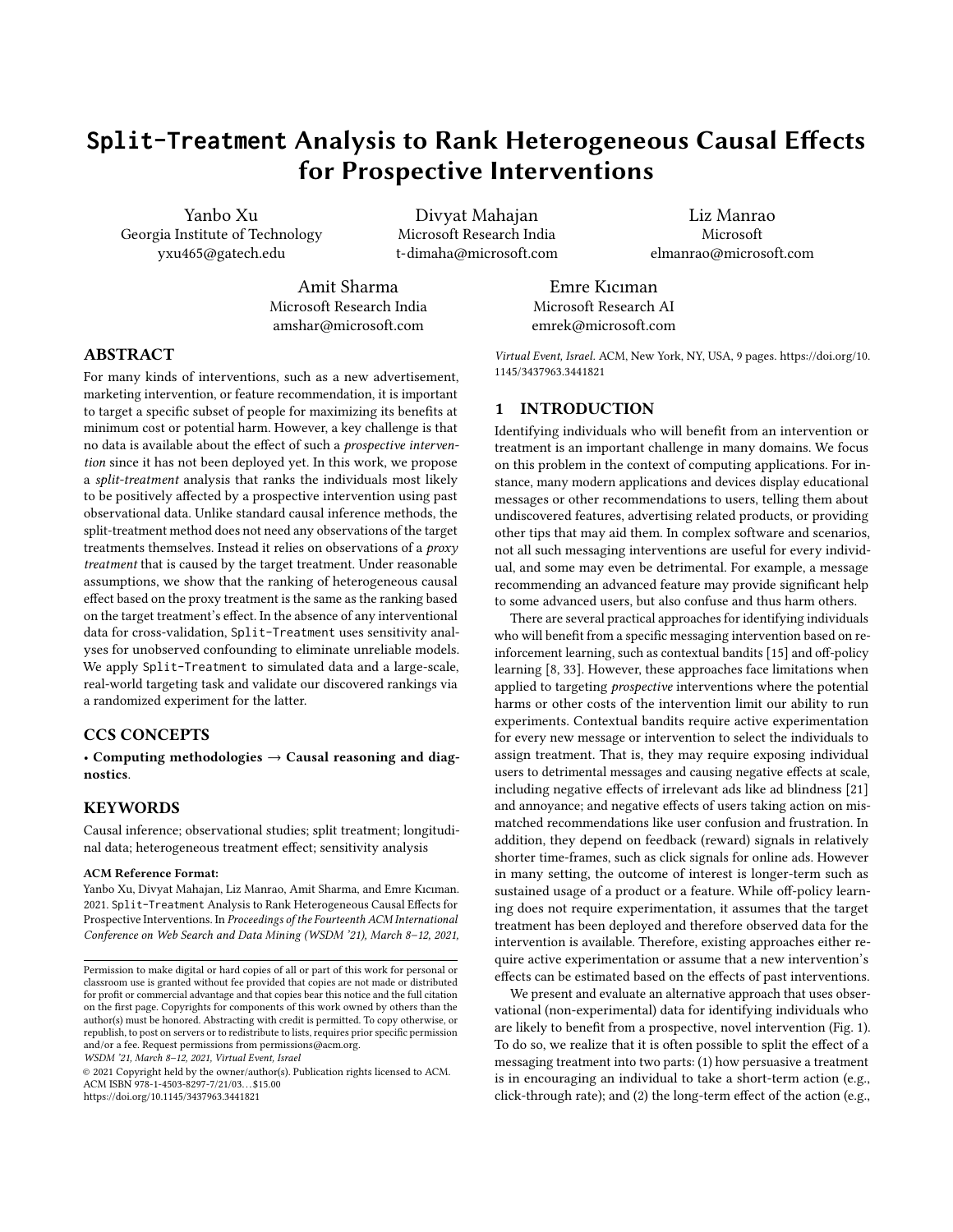sustained usage of the product). While we cannot know the first part of our split-effect without performing the prospective intervention, we can identify the second part of our split-effect when the action we are encouraging people to take has been performed by others in our non-experimental data. We show that, in many situations, this is sufficient for ranking individuals most likely to benefit from the otherwise novel intervention. Beyond this analytical approach, we make the additional contribution of demonstrating how challenges that commonly threaten the validity of observational studies can be addressed in this setting through the careful application of refutation and sensitivity analyses [\[29\]](#page-8-5).

We apply Split-Treatment to estimate the heterogeneous causal effect of a novel messaging intervention in a large application suite. Each messaging intervention, Z, is a recommendation for a feature, A. The outcome of interest is the feature's long-term adoption, Y. Our method enables ranking of individuals based on the estimated effect of the intervention. We implement methods for causal effect estimation based on inverse propensity weighting and machine learning models like random forests and CNN, and use sensitivity analysis to arrive at robust models. Finally, we validate these models based on a randomized experiment and demonstrate that our methods and sensitivity analyses correctly identify, a priori the most accurate of the ranking models. We make 3 contributions:

- (1) Split-Treatment: We propose an identification technique for ranking the effect of a prospective treatment without any access to the data with the treatment. We contrast our approach with instrumental variable and front-door analyses that require observed data for the treated population.
- (2) Sensitivity Analysis: How can we practically check the assumptions and ensure reliable conclusions from our observational data? We show how to adapt sensitivity methods for this problem and demonstrate that their violations correlate with empirical errors.
- (3) Validation through Active Experiments : We validate our conclusions using an A/B experiment of recommendation efficacy for a feature on over 1M users. Our findings show that Split-Treatment rankings of the individuals that are most likely to benefit from the recommended message match the results from A/B experiments.

#### 2 BACKGROUND AND RELATED WORK

#### 2.1 Causal analysis

Conventionally, the problem of showing recommended items to people is considered an outcome prediction problem: what would be the predicted outcome (e.g., rating) for an item by an individual? Based on this prediction, a ranked list of recommended items is shown to the individual [\[31\]](#page-8-6). However, recent work [\[26,](#page-8-7) [28\]](#page-8-8) frames recommendation as a causal inference problem: what is the effect on the outcome (e.g., usage metrics) of showing a recommended item to an individual? Rather than simply verifying if a person achieves the predicted outcome metric, it is important to understand if the desired outcome was achieved because of the recommendation. If the outcome would have been the same without the recommendation, then it does not have a causal effect on the outcome.

One of the fundamental challenges in causal analysis is we only observe one of the outcomes: either an intervention was shown,

<span id="page-1-0"></span>

Figure 1: The goal is to estimate the effect of a prospective treatment that is never observed. **Split-Treatment** uses a proxy treatment A that lies on the causal path between Z and  $Y$ . Observed variables  $(X)$  confound the effect of  $A$  on  $Y$ (and possibly also  $Z$ 's effect). Under proper assumptions, individuals for which the proxy treatment has a positive effect will also have a positive effect to the target treatment.

or not. Following the Structural Causal Model (SCM) described in [\[17,](#page-8-9) [18\]](#page-8-10), we can define the interventions and counterfactuals through a mathematical operator called  $d\rho(z)$ :  $Y|d\rho(z = 1)$  refers to the outcome measure had intervention (or treatment) Z been enforced, and  $Y | d\omega (z = 0)$  refers to the outcome had there been no treatment. The causal effect of treatment Z is:

Causal Effect = 
$$
E[Y|do(z = 1)] - E[Y|do(z = 0)]
$$
:

To address the causal question, one needs to account for *confounding* in the observed data. Formally, confounding is due to the intervention (recommendation) and outcome having common causes. In addition, we expect a treatment to have varying effects across individuals. There is recent research [\[6,](#page-8-11) [11,](#page-8-12) [16,](#page-8-13) [35\]](#page-8-14) on how to estimate heterogeneous causal effect for different subgroups, known as the Conditional Average Treatment Effect (CATE). In the limit, we may consider the causal effect for each individual, known as the Individual Treatment Effect (ITE) [\[27\]](#page-8-15). We extend this line of work by proposing a method to rank causal effect for prospective treatments, for which we have no data as yet.

That said, since counterfactual outcomes are never observed simultaneously, evaluating a causal estimate is non-trivial. Unlike prediction, it is not possible to validate a causal effect estimate based only on observed outcomes. Typically, any causal estimation method makes certain assumptions on the counterfactuals and their robustness depends on how plausible those assumptions are. There is past work on validating assumptions of causal models to the extent possible, often by exploring the sensitivity of the obtained estimate to unobserved variables [\[7,](#page-8-16) [24,](#page-8-17) [25\]](#page-8-18). We utilize sensitivity analyses to rank different candidate methods for causal estimation.

#### 2.2 Effects of Ads or Recommendations

Previous work for identifying individuals who will benefit from messages, ads, or recommendations mainly fall into two groups. The first group of work [\[13,](#page-8-19) [22,](#page-8-20) [32,](#page-8-21) [37\]](#page-8-22) rely on campaign studies to analyze the effect of the known treatment ads through A/B testing or reinforcement learning-based methods like contextual bandits [\[12,](#page-8-23) [15,](#page-8-1) [34\]](#page-8-24) that target treatment to specific individuals during an experiment. Brodersen et al. [\[4\]](#page-8-25) applies Bayesian structural time-series models to infer causal impact of market interventions on an outcome metric over time. They illustrate the statistical properties of posterior inference on simulated data, and demonstrate their approach practically in an online ad campaign. Wang et al.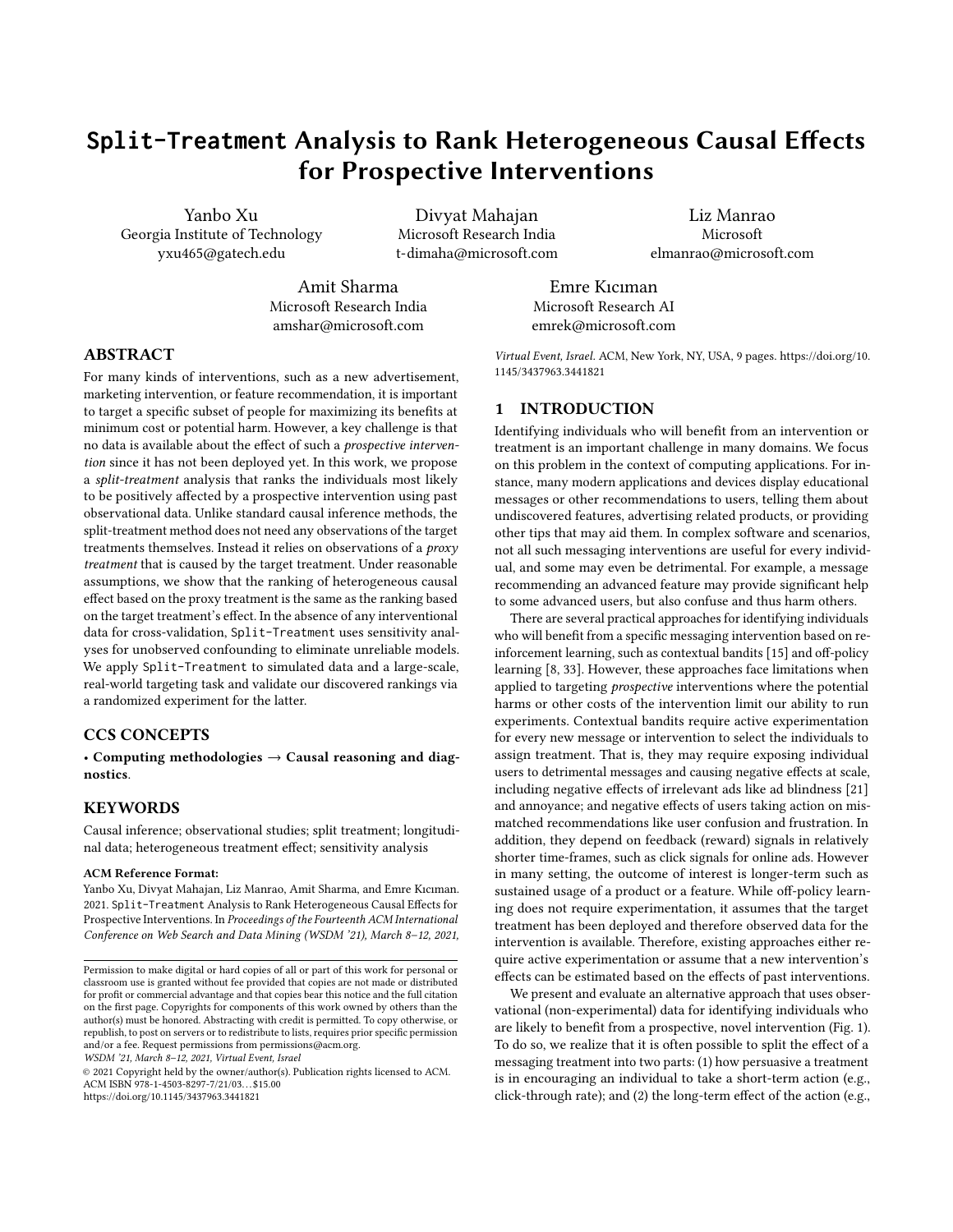paign data, such as measuring the impact of ads with di erent frequencies rather than of the randomized binary ads exposures. identi cation criterion (De nition 3.3.3, Pear[\[18\]](#page-8-10)), however the They employ tree structure in modeling the complex treatment propensities for achieving robust and unbiased estimations. Li and Pearl[\[14](#page-8-27)] integrates both experimental data and observational data, using Pearl's structural causal model of to formulate a unit selection problem that aims to identify a set of individuals who would most likely respond positively to the ads in short term 38 targets for long-term outcomes by identifying a surrogate index in the short-term campaign data to impute the potential long-term values. Our work diers from these previous analysis of the causal impact of ads campaigns in that we are trying to predict the impact of an advertisementbeforestarting a campaign.

The second group of work do not require treatment ads to be randomized, but need them exposed in the data, and then adjust Proof.For any set of nodes, R, S and T, the rules of the doselection bias in such observational data. For example, Chan et al . calculus [17] can be written as (whereGB•B denotes the graph [\[5\]](#page-8-30) utilizes doubly robust methods to evaluate the e ectiveness of online ads from large observational data, and validates results using simulations based on realistic scenarios. Gordon e[t a](#page-8-31)ll assesses empirically how the variation in data availability can a ect the ability of observational methods to recover the causal e ects of online advertising learnt from randomized trials. Our work diers from these observational studies in that we estimate the impact of a prospective message that does not exist in the current data.

### 3 IDENTIFICATION BY SPLIT-TREATMENT

In this section we describe how the plit-Treatment method can identify the ranking of individuals most likely to benet from a novel treatment or recommendation. Supposes the prospective treatment of interest and is the outcome we aim to measure its e ect on. If we run an A/B experiment where half of the population is treated withZ, then we can assess the conditional average treat- Using the above theorem, for individuals characterized by we ment e ect (CATE) of z within a subpopulation G by taking the di erence between the two outcome means respectively measured in the treatment and control groups:

$$
CATE_{G}^{Z^{0}} = E_{G_{Z=1}} W j Z = 1\% E_{G_{Z=0}} W j Z = 0\% \tag{1}
$$

However, our observational data does not contain the prospective (target) treatmenZ, as it has not been deployed yet. To achieve the goal, we propose splitting the target treatment's e ect into two parts. The rst part is the e ect of the target treatment on some short-term user behavior, such as the rst immediate action encouraged by the treatme $\vec{a}$ . The second part is the eect of this immediate actionA on the outcome measure that we are optimizing. The requirements for our choice of are: (1) The e ect of  $Z$  on  $Y$  should be mediated through. That is, $Z$  does not directly a ect the outcome; ( $2\overline{Z}$  does (or would) e ect the use  $\sigma f$ , (3)A exists, with some natural variation, in our observational logs.

Note that the rst two requirements are exactly the requirements for a valid instrumental variable (exclusion and relevan@) [except in this case $Z$  is not observed. In addition, needs not to be a valid instrumental variable. It may be caused by the same variables that confound the e ect ofA on Y (however there cannot be any unobserved common cause farandA). For example, the prospective

[\[36](#page-8-26)] enables analysis for more complex ad treatments using cam-intervention may be assigned based on the features of each individual. The causal graph from F[ig.](#page-1-0) 1 is also similar to the front-door criterion cannot be directly applied since is unobserved. Instead we use the following assumptions to useas a proxy for ranking the most promising individuals for assigning the target treatment. Assumption 1 (Ignorability): There exists no unobserved confounding between the proxy treatment and the outcome measure Y: P'Yjdo'a<sup>o</sup>;  $x^0 = P'Y$ ja;  $x^0$ , for some observed variables. Theorem 3.1. Under the causal grap<sup>G</sup> from Figure 1 and given Assumption 1, the post-intervention distribution of resulting from the interventiondo<sup>1</sup> $z^{\circ}$  conditional onx can be identi ed as,

$$
P'Yjdo'z^{o}; x^{o} = \n\begin{array}{c}\n\bullet \\
P'ajz; x^{o}P'Yja; x^{o}:\n\\
a\n\end{array}
$$

by deleting fromG all arrows pointing to/emerging from the set of nodesB respecively).

Rule 2: P'Yjdo'r*'*°;do'sº;t'<sup>o</sup> = P'Yjdo'r'°;s;t'', if 'Y ? SjR;T''<sub>G  $_{\rm \overline{R};S}$ ;</sub> Rule 3: P'Yjdo'r*'*°;do's°;t'° = P'Yjdo'r'°;t'°, if 'Y ? SjR;T'°<sub>G ह;S'T''</sub>, where $\text{ST}^\text{o}$  are theS-nodes that are not ancestors  $\overline{\textbf{b}}$ fin G $_{\overline{\text{R}}}$ .

$$
P'Yjdo'zo; xo = P'ajdo'zo; xoP'Yjdo'zo; a; xo
$$
  
= P'ajz; x<sup>o</sup>P'Yjdo'z<sup>o</sup>; do'a<sup>o</sup>; x<sup>o</sup> ... UsingRule 2  
= P'ajz; x<sup>o</sup>P'Yjdo'a<sup>o</sup>; x<sup>o</sup> ... UsingRule 3  
= P'ajz; x<sup>o</sup>P'Yja; x<sup>o</sup> ... UsingAssumption 1

can write their individualized treatment e ect (ITE)  $d\vec{l}$  as,

$$
ITE12^{\circ}1}x^0 = E\mathscr{W}j d0^1 z = 1^{\circ}; x \mathscr{V} A = \mathscr{W}j d0^1 z = 0^{\circ}; x \mathscr{V} A
$$
 (2)  

$$
= \begin{bmatrix} P1a = 1 j z = 1; x^0 & P1a = 1 j z = 0; x^0 \\ \{z \} & \text{Compliance} \\ \text{1}^{\circ}E\mathscr{W}j a = 1; x \mathscr{V} A = \mathscr{W}j a = 0; x \mathscr{V} A : \\ \{z \} & \text{1}^{\circ}TE^{12^{\circ}1}x^0 \end{bmatrix}
$$

While we cannot identify the rst term, Compliancex<sup>o</sup>, as Z does not exist in our data, we can still estimate E<sup>1a°</sup> from the observational data. If we take the group containing the most e ective individuals to the proxy treatmenA to be the same group of the most promising individuals to the target treatment, we can derive another format of Eq. (1) based on Eq. (2) into the following:

$$
CATEG12o = Ex 2G ITE12o1xo
$$
 (3)  
\n/ E<sub>x 2G</sub> ITE<sup>1a<sup>o</sup>1x<sup>o</sup> ; for E<sub>x 2G</sub> Compliancéx<sup>o</sup> > 0</sup>

Assumption 2 (Compliance): We assume the target treatment has a positive average e ect to encourage the proxy treatment within the selected group containing the most e ective individuals to A. That is,  $E_{x 2G}$ <sup> $p q a = 1$ jz = 1; x<sup>o</sup>  $P^1 a = 1$ jz = 0; x<sup>o</sup>1/ $\ge 0$ .</sup>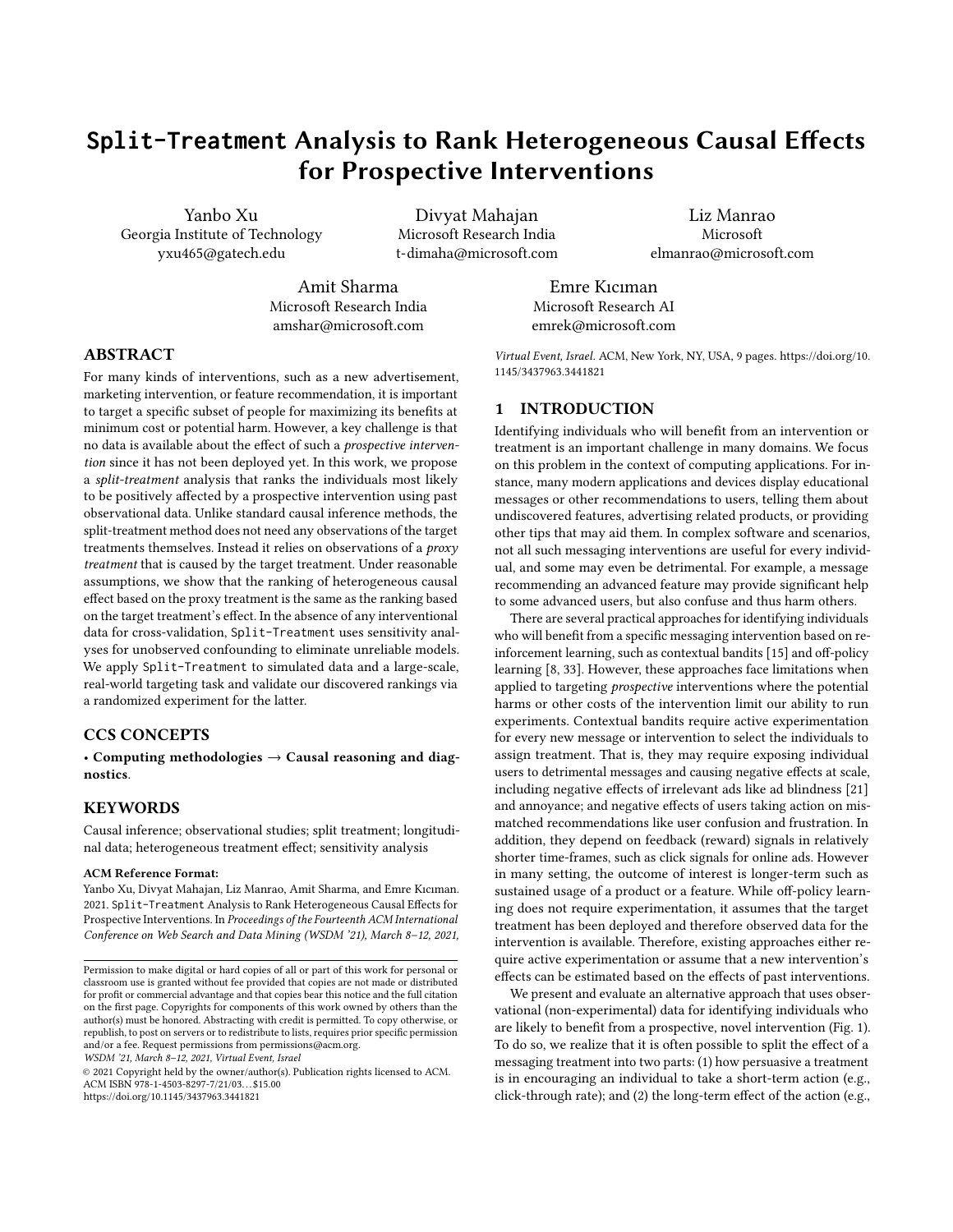Figure 2: An end-to-end analysis pipeline of using Split-Treatment in feature recommendation. Validation is added only if experimental data having Z is available.

We cannot test this assumption in observational data due to the absence oZ, so we must use external domain knowledge to ensure that the assumption is satis ed.

# 4 ESTIMATION USING SPLIT-TREATMENT

The key challenge in feature recommendation, such as marketing software features to existing users, is to identify who would benet from using a feature. Here, we show ho&plit-Treatment can be used to rank individuals using only observational data.

Following the formulation ofSplit-Treatment in Eq. (3), we say the target treatmen $\mathbb Z$  is the given message recommending a software feature. We pick the proxy treatment to be an individual's rst trial of the feature from a target group that is assumed to have positive comparable compliance $Z$ o and we de ne the outcome measure to be an observation that the individual is receiving bene t fromA. In our analysis,Y is sustained usage of the recommended feature measured in a post-treatment window, indicating the individual found the feature useful enough to keep engaging with it. Other examples (not included in this paper) include proactive churn management, where the target treatments a price discount given to the existing subscribers, the outcome measureY is long-term (e.g., three or ve years) revenue; we can pick the proxy treatmentA to be a subscriber's continuous subscription.

We split the treatment e ect, use only observational data to learn the ITE functionITE<sup>1a°</sup> for treatmentA, and rank the individuals characterized byx's as the most likely to keep using the feature if they have tried it now. We select the top K individuals into the recommendation group. By making the assumption that a welldesigned message will encourage these individuals to try out the product (i.e., positive compliance  $\mathbf{\hat{a}}$  fo  $Z$  in the selected group), we claim that the individuals in groupG are most likely to be positively a ected by the recommendation such that they will use the feature and sustain using it once they got exposed.

Our end-to-end observational analysis and validation pipeline is shown in Figure 2. First, we collect and analyze observational data containing the proxy treatmena; we use this to estimate the function ITE<sup>'a°</sup>. Using this ITE function, we rank individuals by the e ect that A (and thus in turn, Z) will have on them. In our analysis of this data, we might use di erent algorithms, and even di erent feature sets. Second, we test our causal assumptions through sensitivity analyses. These help us eliminate the analysis design that appears to be unreliable. Finally, in our validation stage, we use experimental data to check that onplit-Treatment observational analysis has correctly identi ed the recommendation group G. Note that in practice, experimental data for validation will not be available for all prospective treatments. As we will show

Figure 3: Data timeline in observational and experimental regimes

in the empirical analysis, sensitivity analyses can be useful to eliminate unreliable models in the absence of experimental validation (or when experiments are available only for a limited number of interventions). Below we provide further details of the three major components in the pipeline.

#### Step 1. Data preprocessing and set up

Given a cohort of users, we divide the observational data temporally into three windows. Observations made during pae-treatment windowprovide a behavioral baseline of use%)(We use thisX to address confounding. We look for observations of during the treatment windowlabeling a user as treated if we obserweand untreated otherwise. In thoost-treatment windowe measure the outcomeY that indicates a user has bene ted from the action

For target data that our proposed method will be deployed on, we will only need to extract the user feature's in the Pre-treatment window prior to the time point when the feature recommendation decision should be made. But for experimental data that we use for validation, we need to align the data timeline between the observational and experimental regimes. Instead of specifying a Treatment window, the experimental data has **annonignal** windowduring which the ad treatmen $Z$  was randomly assigned and actively tested; the proxy treatment of the rst usage is also measured in this window. We exclude those users who still got exposed to the ad in the Post-campaign window and count the sustained usage Y in that window. The user features are again extracted from the Pre-Campaign window The three windows are aligned with the same length between the two regimes, as shown in Figure 3.

# Step 2. Estimating Individual Treatment E ects

The key challenge of estimating causal e ects from observational data is to adjust the factor**X** that can potentially confound the causal relationship between treatmeAtand outcome measure. Given unconfoundedness in Assumption 1, existing causal methods fall into three main categories: inverse probability of treatment weighting (IPTW) based methods that predicts propensity scores  $(P<sup>1</sup>a = 1|x<sup>0</sup>)$  to reweight individuals and obtain unbiased ATE estimates; g-formula based methods that predict the two arm potential outcomesE<sup>»y1a°</sup>jx¼for individuals and obtain unbiased ITE estimates; doubly robust methods that combine the two methods so that only one of the model need to be correctly specied. We develop a generic doubly robust framework in Dit-Treatment by tting a logistic regression model for generating propensity scores and using di erent machine learning techniques for estimating the potential outcomes. For predicting the amount of usage in the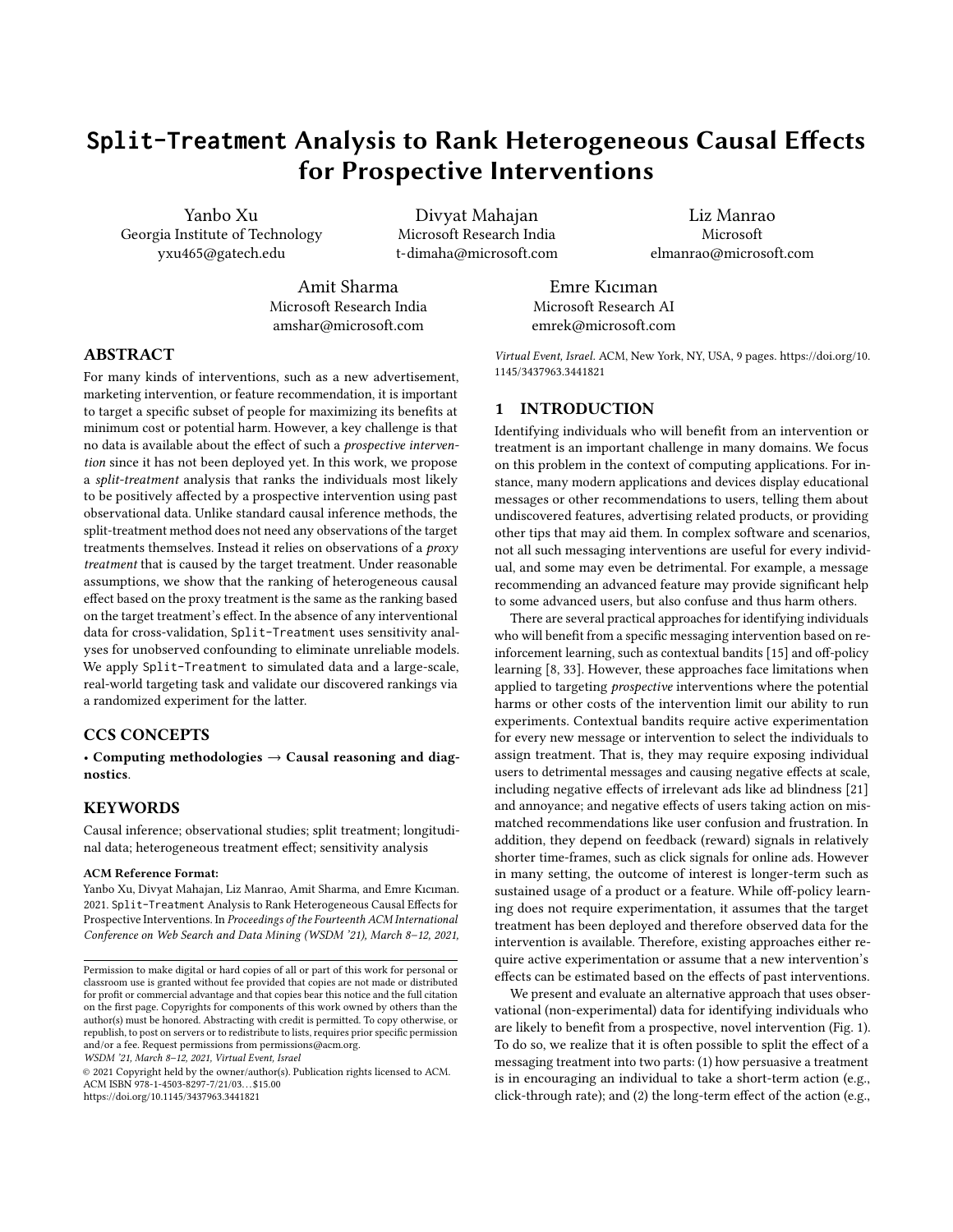post-treatment window, our regression choices include Poisson Re-outcome and the treatment. Let us denote the new confounder as gression, linear regression with Stochastic Gradient Descent, Fast U, treatment variable as and the outcome a¥. Intuitively, we Tree Regression, Fast Forest Regression, and a 2-layer Convoluchoose the degree of e ect of onY andA to a desired value, and tional Neural Network (CNN). These methods can be switched to then use Bayes Rule to obtain the distribution of suc**b** a classication models if the outcome measure is binary.

We de ne an outcome regression function :  $R<sup>K</sup>$  f 0, 1g ! R, whereK is the cardinality of the input featureX and treatmentA is considered binary, and compute ITE for an individual  $R^{\mathsf{K}}$  as

$$
1\hat{T}E^{1a^0}1x^0
$$
  $f 1x; a = 1^0$   $f 1x; a = 0^0$ : (4)

Given observational dat $\mathbf{\mathbf{D}}^{1n^{\circ}} = f^1 y_i$ ;  $x_i$ ; a<sub>i</sub>  $\int_{i=1}^{n} g_i$ , we can learnf by minimizing the following loss function

$$
\begin{array}{ll}\n\Phi & \text{w}_i \, L^1 y_i \, ; \, f \, \, {}^1x_i \, ; \, a_i \, {}^{00};\n\end{array} \tag{5}
$$

where L is either Poisson loss or mean squared error in the selected regression models; is the IPT weight computed from the predicted propensity score. Note that loss in Eq. (5) goes back to all the outcome samples using gaussian distribution as follows:<br>erding users science in the 1 and becomes no longer a squeel share it is a where N. are the ordinary regression loss  $\dot{w}_i$  1, and becomes no longer a causal model with confounding adjustments. In particular, we use the Stabilized IPTW [23] to compute the weight :

$$
w_{i} = a_{i} \frac{\mathbf{P}^{i} a_{i} = 1^{o}}{\mathbf{P}^{i} a_{i} = 1 j x_{i}^{o}} + 11 \quad a_{i}^{o} \frac{1}{1} \frac{\mathbf{P}^{i} a_{i} = 1^{o}}{\mathbf{P}^{i} a_{i} = 1 j x_{i}^{o}}.
$$
 (6)

#### Step 3. Sensitivity Analyses

In general, multiple treatment e ect estimation methods will provide varying results about the causal e ect. These can be due to faults in di erent parts of the analysis pipeline: mis-speci cation of the underlying causal model, due to errors in identi cation, or due to limits in estimation. Here we provide methods to evaluate the estimates returned by di erent methods. Note that similar to statistical hypothesis tests, the tests below can refute an estimator that may be unsuitable, but cannot nd the correct estimator. In other words, we can weed out some unreliable estimators, but cannot prove that a certain estimator is the closest to the true estimate.

We consider two testsplacebotest andunobserved-confounding test. In the rst, we introduce a random variable and rerun the analysis assuming it is the treatment variable [29]. Our expectation is that an estimator should return a zero causal e ect. To the extent that estimate varies signi cantly from zero, we can assess the bias of the estimator and prune out estimators that show substantial bias. In the unobserved-confounding test, we wish to estimate how sensitive the models are to the presence of unobserved confounders and the new estimate. Speci cally, we consider individuals whose In practice, it is plausible that some confounders were missed, so we would like to prefer methods whose estimates are relatively stable in the presence of new confounds, especially not vary substantially with small changes in confounding. To verify this, we add a new confounder to the feature set with varying degrees of its e ect on A and Y, and re-compute the causal e ect. While we expect the causal estimate to change as the degree of e ect of the confounder is increased, a better estimator is expected to be less sensitive to a 50-dimensional variabl&, from a multivariate normal distribusuch changes. Thus, we can rank estimators based on the variation tion with mean zero. We randomly assign them into 4 groups, and in their estimate for the same amount of confounder's e ect added.

pled from a Gaussian distribution and use the Bayes rule to arrive at the posterior distribution that shows correlation with both the

$$
P^1 U jY; A^0 = \frac{P^1 Y jU; A^0 P^1 U j A^0}{P^1 Y j A^0}
$$

Since we are interested in modeling the direct e ectlofon Y, we can ignore the causal association between and and obtain,

$$
P^1UjY; A^0 = \frac{P^1YjU^0p^1UjA^0}{P^1Y^0}
$$

For our experiments, we use a parametric form for the distributions. To implement the relationship between U and PAU jA<sup>o</sup>, we assume the following the gaussian prior  $\phi$ h U  $\,$  N<sup>1</sup> uju<sub>0</sub>; ); whereu<sub>0</sub> =  $+$  a, depending on a given realisation of treatment variableA = a and tunable parameters and . For the relationship between Y and U, we then de ne the likelihood of observing

 $\frac{N_a}{N_a}$ N<sup>1</sup>y<sub>i</sub> ju;  $\degree$  where N<sub>a</sub> are the total of data points with treat $mentA = a$ , and is a tunable parameter denoting the strength of e ect (higher corresponds to a weaker e ect of on Y). Substituting the gaussian prior and the likelihood, we obtain:

N<sup>1</sup>uju ; 
$$
o = \frac{\int_{i=1}^{1} N_a N^1 y_i ju; oo N^1 u ju_0; o}{\int_{i=1}^{N_a} N^1 y_i ju; odu}
$$
 (7)

Based on the above solution, we obtain,

 $\mathbf{u}$ 

$$
= \frac{u_0 + N_a \frac{1}{i-1} y_i}{N_a + 1} = \frac{1}{N_a + 1}
$$

Note that the posterior distribution  $N^1$ uju ;  $\cdot$  is dependent on the treatment value via $u_0 = +a$ . Hence, for each data point; we sample value for the new confounder from the posterior distribution corresponding to the particular treatment class. The mean of the posterior distribution is a weighted combination of the prior mean (dependent on treatment) and the average of outcome variables, which ensured is correlated with bothA andY.

Once the confounder is generated, we re-compute the estimate with this additional confounder and compare the estimate to its original value for each method. Since our goal is to select individuals for treatment (rather than estimating individual treatment e ect), we evaluate each method on what fraction of the individuals selected for treatment stay the same between the original estimate estimate was higher than the median in both analyses, and compute the number of common individuals between the two analyses.

### 5 SIMULATION

To implement the second test, we model the confounder as sam-outcomeY is 10 20 30 and 40 respectively in each group. Given We conduct a simulation study to demonstrate hopplit - Treatment can be used to rank the e ect of a target treatment that does not exist in the data. We simulat $eQ$  000individuals, characterized by assume that the ground truth CATE of target treatment on the each individualx, the outcome measure<sup>z=0</sup> with no treatment is generated from a linear model over (coe cients are integers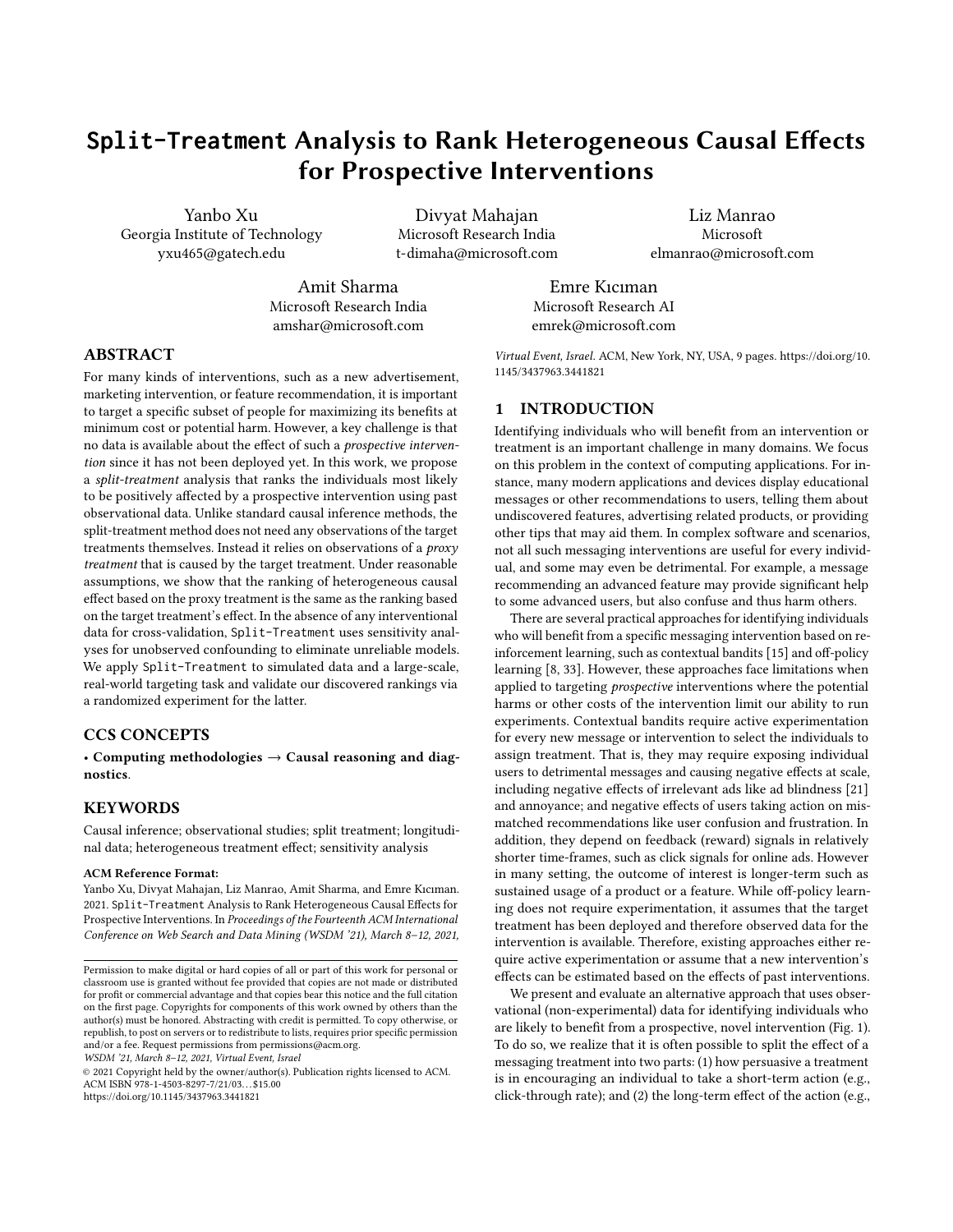Figure 4: Comparison between the ground-truth rank and the proxy-estimated rank in simulations with or without violations of the two assumptions made in Split-Treatment .

randomly picked from 0 to 4 with certain probabilities), and the outcome measur $\mathbf{Y}^{z=1}$  with treatment is generated by adding the assigned CATE value to the base measũfe<sup>0</sup>. Lastly, we generate a binary proxy treatmentA conditional onZ from a contingency table producing positive compliance for satisfying Assumption 2

The step function in Figure 4(a) shows the ground-truth ranking of CATE of the target treatmenZ. After maskingZ from the simulated data, we t a doubly robust model with outcome model being a linear regression (namely IPTW-LR), and obtain estimates of ITE for the proxy treatmentA. We rank the ITE estimates and group them into 4 equally sized buckets assigned to level 1 to 4. We com-6.1 Dataset pute the root mean squared error (RMSE) between the estimated rank and the ground truth rank. Figure 4(b) show the estimated ranks; the obtained RMSE for our IPTW-LR method is  $I^{\text{C}}_0$ .

Next we study how the estimation would be biased if we violated the two untestable assumptions made in Section 3. To create a dataset that violates Assumption 1, we introduce a confounding variableU N<sup>1</sup> 0; 1º, generate outcome measure<sup>z=0</sup> based on X concatenatingU, and then maskU from the data. We t the same model above, plot the estimated proxy rank in Figure 4(c) showing that it obtains a larger RMSE 0f3. Similarly, for violating Assumption 2, we manipulate the contingency table bigiven Z to produce negative compliance and t the same model to the new simulated data. We plot the estimated proxy rank in Figure 4(d) showing that rank was reversed and RMSE increases 8to This analysis shows the importance of the identifying assumptions (especially Assumption 2) for obtaining the correct estimate.

Finally, we demonstrate the value of sensitivity analysis for model elimination. Consider another doubly robust method that uses Support Vector Machine (SVM) as the outcome regression dood Support Youth Maching (SVM) as the substitute registed. Who are randomly exposed to the treatment but had not used (namely IPTW-SVM). We use the placebo and the unobserved confounder methods described in Section 4 to test sensitivities of the

Figure 5: Unobserved-confounding analysis. Comparing RMSE between estimated causal e ect with and without unobserved confounding, for two causal models. IPTW-LR is less sensitive to unobserved confounding. Box plots are for 5 runs with dierent degrees of confounding.

two methods. We nd that placebo test does not help us di erentiate between the two models, as both of them give high RMSEs (1:6 vs. 1:4 for IPTW-LR and IPTW-SVM respectively) which is expected due to the placebo treatment. We plot results from the unobserved confounder method in Figure 5, in which we vary the hyper parameters de ned in Eq. (7) for changing the amount of e ect from U to A and Y. Since ground-truth CATE is not available in practice, we compare the two models based on RMSEs between the estimatedproxy rank under the no-confounder case and those from 5 di erent simulations under the confounder case. IPTW-LR obtains lower empirical RMSE than IPTW-SVM and thus it is less sensitive (more robust) to the varying degrees of confounding. This result indicates the IPTW-LR should be chosen. Sensitivity analysis , therefore allows us to select between competing models for estimating CATE.

# 6 APPLICATION TO REAL-WORLD DATA

We apply our method to feature and product recommendations in a large software ecosystem. Feature and product recommendations are occasionally shown within the ecosystem as short, clickable messages that lead to web pages that educate individuals about features they already have access to in the ecosystem, and new software products that are available for download. We report on results studying a speci c product recommendation encouraging individuals to try a new software product. Prior to running a recommendation campaign, we analyze existing logged user data through theSplit-Treatment method to identify individuals most likely to bene t from the software product. In this scenario, the treatment is the message that encourages individuals to try the software. The Split-Treatment or proxy treatmentA is the individual's rst usage of the software during the treatment window. The outcomes sustained usage of the software during the post-treatment window.

We run our method on an observational data collected from 2:2M users within the ecosystem. For the purpose of validation, we ran a separated randomized experiment on another users the recommended software during the pre-campaign window. The campaign was run from March 29 to April 27 in 2019, during which 661%were randomly exposed to Exposure to the treatment encouraged the proxy treatmer as it caused a 7.5% increase in

<sup>&</sup>lt;sup>1</sup>Code for the simulation is provided at https://github.com/yanboxu/split-treatmentsimulation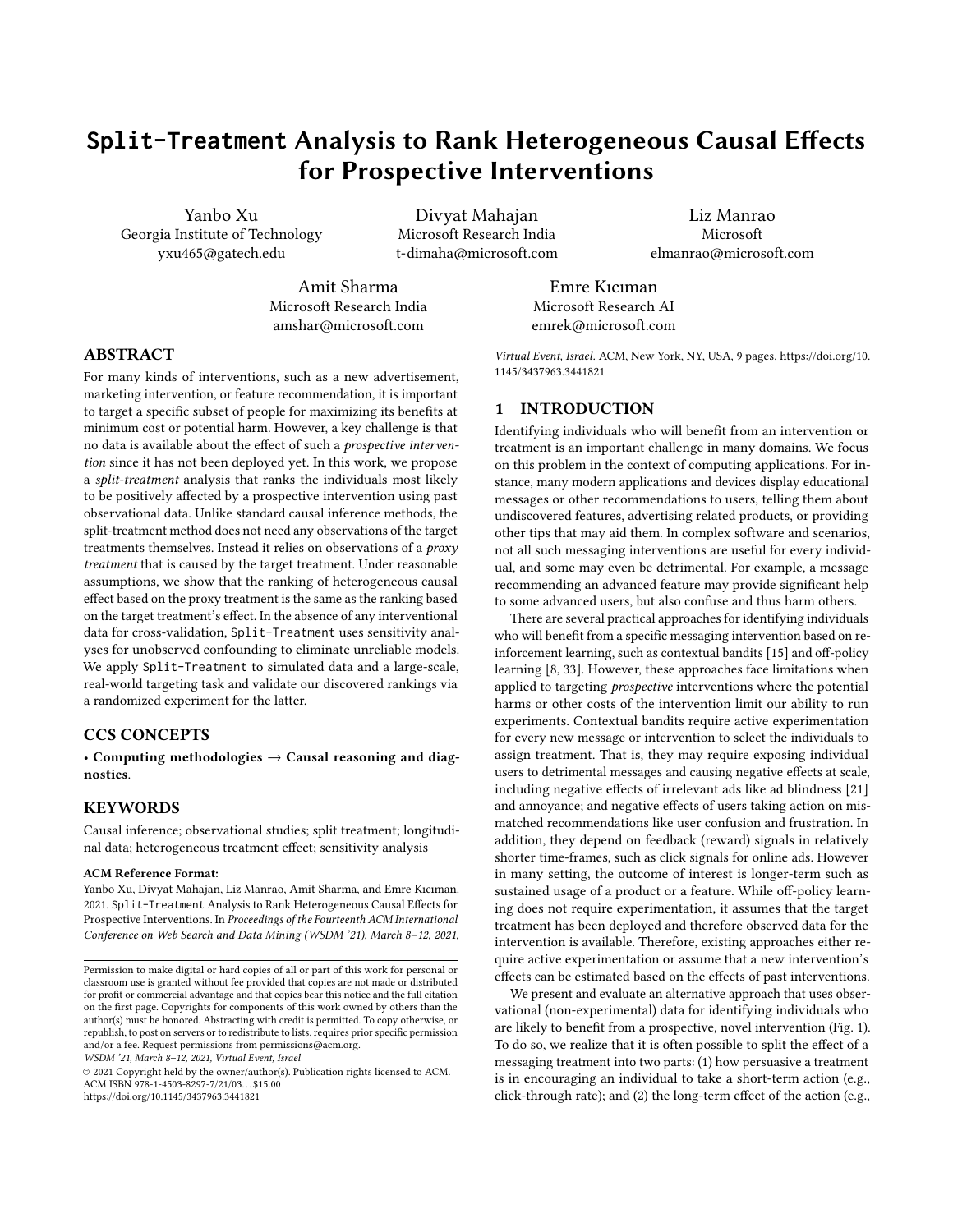software adoption. We align the timeline between the two datasets, take both pre-treatment and treatment window to be 30 days, and obtain the measure of sustained usage of the recommended software in varying from 0 to 30 days during the post-treatment window.

# 6.2 Feature extraction

We rst extract two sets of snapshots on each day within the pretreatment window. One snapshot containsfeatures summarizing the users' total usage in the past 4 weeks of di erent software within the ecosystem and collaboration patterns. The other contains 106of similar features but ner grained usage information from software ecosystem. As a result, we reach at two static feature sets, namel Features 25 and Features 106 by using only the last day's snapshots in the pre-treatment window; and two dynamic feature sets, namelFeatures25 Seq andFeatures106 Seq, by aggregating (i.e., taking average, min, max, number of increases and decreases) the 30 snapshots within the pre-treatment window.

### 6.3 Baselines and Algorithmic Details

Given each feature set, we explore the following models for outcome regression. Each of these models can be used in a causal modeplacebo-treatment test by replacing the proxy treatment in each addressing confounding issues through use of an IPTW adjustment, or in a predictive mode that does not do such adjustment. Model hyperparameters were tuned via grid search by splitting  $0\%$ validation set from the training data.

Fast-Tree Regression (FTR): An e cient tree regression with gradient boosting [20].

Fast-Forest Regression (FFR): An e cient random forest regression using the Fast-Tree learners.

Poisson Regression (PR): A linear regression with respect to minimizing Poisson loss instead of mean squared errors. Convolutional Neural Network (CNN): A 2-layer 1-D convolutional network with Poisson loss.

# 6.4 Results

6.4.1 Evaluation on propensity scoldes. build a logistic regression propensity model that predicts the likelihood that a user gets treated byA over each of the four feature sets respectively. For each propensity model, we discard the extreme propensity scores they generate that are below the01 quantile or above the0:99 quantile. Comparing the proxy treatment and control group distributions, we nd the two groups are well overlapped across all the four feature sets. The purpose of propensity score model is for ensuring balance of potential confounds. We compute the standardized mean dierences (SMD) [30] across the features in the proxy treatment and control groups to evaluate the balance. SMD calculates the divergence of the mean feature values between two groups as a fraction of the summed standard deviation of the two groups. To validate that our propensity weighting is reducing the confounding, we compare the computed SMDs before IPTW weighting and after. We nd that the SMDs are all reduced after weighting, indicating that IPTW is reducing confounding. Moreover, we nd that, with the and Features-106-Seq are all reduced to lower than considered a threshold for well-balanced covariates [10, 30].

Figure 6: RMSE of outcome predictions on target data from the baseline models over di erent feature sets; the range of the outcome measure Y varies from 0 to 30.

6.4.2 Evaluation on outcome predictiblow we evaluate how accurate the regression models listed in Section 6.3 can generalize their outcome predictions to an independent target dataset. In Figure 6, we see CNN models give the lowest RMSE across all the four feature sets while Poisson regression models give the highest error; all the other models perform similarly in between.

6.4.3 Model Elimination via Sensitivity Analysike rst try the dataset with a Bernoulli (p=0.5) random variable. We nd that all methods pass the test: no method reports an estimate signi cantly away from zero for a placebo treatment. For the second test on sensitivity of a method to unobserved confounding, we generate multiple runs over di erent con gurations of the hyperparameters

and in Eq. (7), as below. In choosing these hyper parameters, the goal is to generate a confounder variablesuch that it is correlated with bothA and Y. Di erent con qurations capture dierent degrees of this correlation, and thus confounding due to U.

Features-106:

```
: 105
, : 40* , Corr. T: 0.38, Corr. Y: 0.18
```

```
: 1\Phi, \, : 100* , Corr. T: 0.25, Corr. Y: 0.12
```
: 10<sup>3</sup>, : 1700\* , Corr. T: 0.53, Corr. Y: 0.25

Features-25:

: 1 $\Phi$ ,  $\,$  : 10\* , Corr. T: 0.49, Corr. Y: 0.18 : 1 $\Phi$ ,  $\div$  50\* , Corr. T: 0.22, Corr. Y: 0.08

: 10<sup>3</sup>, : 600\*, Corr. T: 0.58, Corr. Y: 0.22

exception of one feature, the SMDs of IPTW-weighted Features-106 observation is that models based on Features-106 are less sensitive We ensure that the correlations across the two feature sets, Features-106 andFeatures-25 are similar. Further, we only consider causal models for this analysis since the other methods do not account for confounding adjustment. Figure 7 shows the results across all three con gurations, by comparing the fraction of individuals who stay in the top-50 percentile ranking of e ect, even after adding the confounder. As reported in Section 4, methods that have a higher fraction of top-50 individuals that are consistent in the original data and the simulated data (with an additional confounder) are desirable. Note that we do expect that the estimates from each model will change: our goal is to nd the methods that change the least with the same amount of additional confounding introduced, and thus are likely to capture more stable relationships. Our rst to additional confounding than Features-25, except the IPTW-PR model. The two best models w.r.t. low sensitivity are IPTW-FFR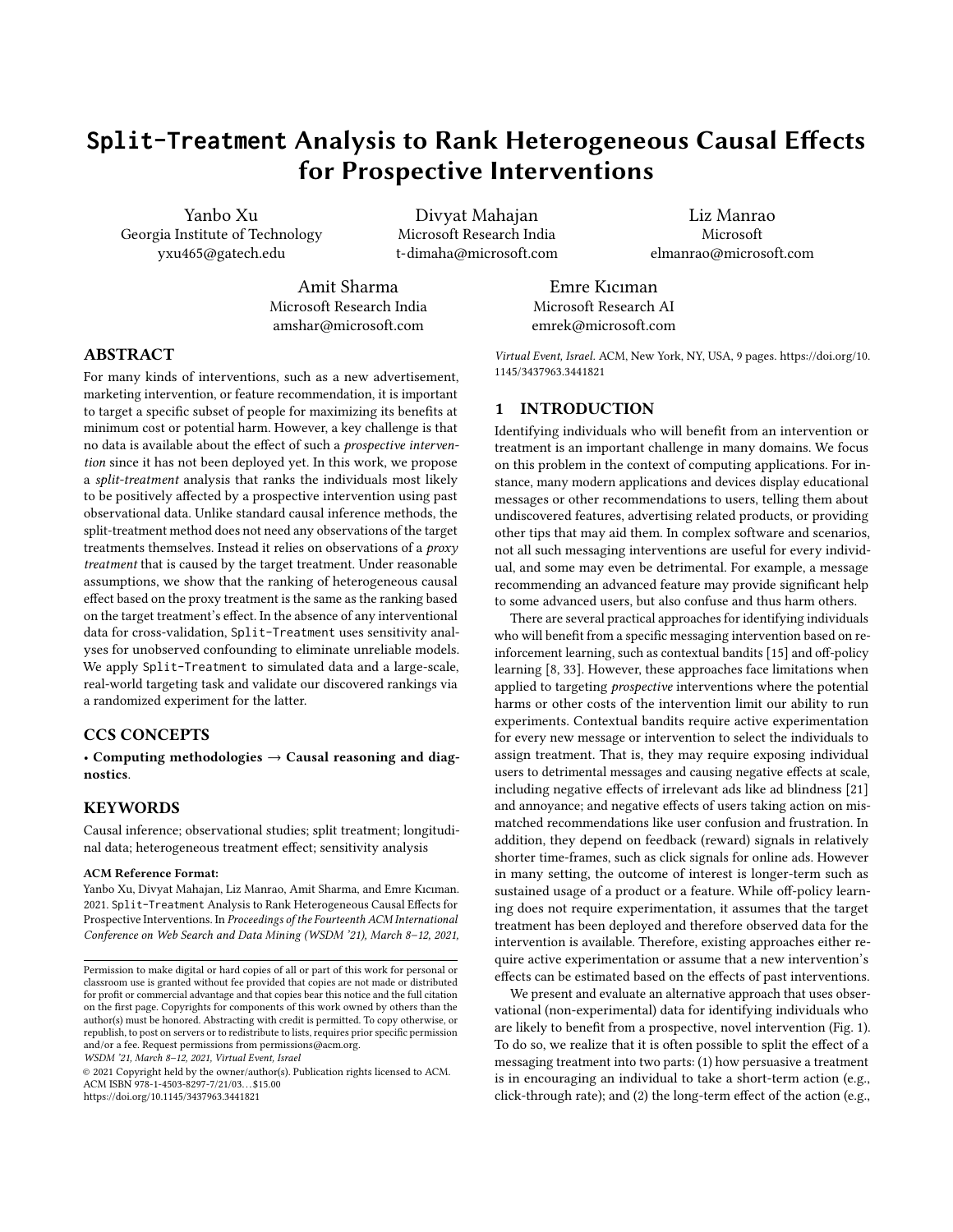

Figure 7: Sensitivity Analysis: Fraction of the top 50 percentile individuals that remain in the top 50-percentile after adding an unobserved confounder. Rankings from IPTW-FFR106 and IPTW-CNN106 stay most consistent when unobserved confounding is introduced. Box plots are for 3 runs with different degrees of confounding.

and IPTW-CNN based on Features-106. Among models, we observe models based on IPTW-FFR and IPTW-PR tend to achieve the highest fraction of consistent top-50 individuals, across both feature sets. While the IPTW-CNN model performs well for Features-106, its sensitivity is the worst among all models for Features-25. These results indicate that models based on Features-25 (and models using FTR method) may not be as robust to unobserved confounding as other methods. On balance, we therefore conclude that IPTW-FFR and IPTW-CNN methods on Features-106 may be most suitable to estimate the causal effect.

6.4.4 Validation through Active Experiments. While we may not frequently have the ability to run active experiments in practice, we do run an A/B experiment in this case, to provide an end-to-end evaluation of the proposed Split-Treatment method. Through our sensitivity analyses, we have identified that the methods most likely to be reliable are the IPTW-FFR on Features-106 and IPTW-CNN on Features-106; and the worst models are likely to be IPTW-CNN on Features-25-Seq and IPTW-CNN on Features-25. While we focus the presentation of our results on these best and worst models, our evaluation of the rankings produced by other models is consistent with their quality as identified by our sensitivity experiments.

The treatment assignment randomized in the A/B test is the message treatment Z, while our observational study provides an ITE estimate of the effect of the split-treatment,  $P(Y|A)$ . To validate the quality of the rankings implied by our observational models, we treat our randomized experiment as an instrumental variable (IV) analysis [\[2\]](#page-8-32): the message  $Z$  acts as a (strong) instrument in our problem because 1) it encourages A the choice to first tryout of the software (with treated individuals being 7.5% more likely to do A than untreated users); and 2) its effect on  $Y$  the sustained usage of the software is also fully mediated via its effect on the choice of A. For further details of IV analysis see [\[1,](#page-8-33) [2\]](#page-8-32).

As an IV experiment does not allow us to calculate ITEs, we use the following strategy to validate the rankings implied by our observational studies. First, we apply the ITE prediction model learned from our observational study to predict the ITEs for individuals observed in the course of our randomized experiment. We then split individuals into two sets,  $G_{\text{high},k}$  and a  $G_{\text{low},k}$ .  $G_{\text{high},k}$  consists of all individuals having an ITE in the top  $k^{th}$  percentile of predicted

ITEs, and  $G_{\text{low},k}$  includes all remaining individuals. Note that the average treatment effect in  $G_{\text{low},k}$  is necessarily higher than the average treatment effect in  $G_{\text{high},k}$  is necessarily higher than the average treatment effect in  $G_{\text{high},k}$  is necondly we use our IV experiaverage treatment effect in  $G_{\text{low},k}$ . Secondly, we use our IV experiment to calculate the conditional average treatment effect (CATF) ment to calculate the conditional average treatment effect (CATE) for the both  $G_{\text{high},k}$  and  $G_{\text{low},k}$ .<sup>[2](#page-7-0)</sup> By conditioning on instrument Z<br>being randomized, we can fit a two-stage least squares (2SI S) [1] being randomized, we can fit a two-stage least squares (2SLS) [\[1\]](#page-8-33) to obtain the CATE estimates CATE $_{\mathcal{G}_{i}}^{(a)}$  within a specified group  $\mathcal{G}_{i}.$ 

If the ranked causal effects given by our observational study model are accurate, we will expect, for any splitting threshold  $k$ , that  $CATE_{G}^{(a)}$  $\mathcal{G}_{\text{high};k}$ will be higher than CATE $_{a}^{(a)}$  $\mathcal{G}_{\text{low},k}^{(d)}$ . Thus, despite the challenges of gaining ground-truth information about treatment effects, this procedure effectively allows a validation of our model's estimated rankings of the causal effect of the split-treatment A.

Figure [8](#page-8-34) (a) shows the results of this validation procedure over our best causal model, as well as its non-causal counterparts. We see that the best model consistently ranks the low and high groups correctly. That is, for each threshold k,  $CATE_{\text{high},k}^{(a)} > CATE_{\text{flow},k}^{(a)}$ . We see that this ranking holds particularly strongly at high thresholds. The quality of our ranking at high thresholds is particularly important in our recommendation domain as, given the multitude of possible feature recommendations, we are likely to display any particular message only to a small portion of users who are most likely to benefit. Figure [8](#page-8-34) (b) shows the results of our validation over our worst model, identified as such by our sensitivity analyses. We see that the worst model clearly fail our experimental validation procedure. Note that the non-causal counterparts for each of these models perform worse in each case. Validation results for our other observational models (not shown) is consistent with the above results for our best and worst models—i.e., not as good as our best models, but not as bad as our worst models. Overall, we find that our validation procedure confirms that our refutation and sensitivity analyses are useful in helping to identify the most likely best models based on observational data.

#### 7 CONCLUSION

We presented a practical, observational analysis method for identifying individuals likely to benefit from a novel message or recommendation Z that encourages people to take action A. Through causal analysis of existing logs that contain observations of A, though not Z, we identify people who benefit from A, as measured by a target outcome Y. Under a simple assumption that  $Z$  is a positive encouragement that increases the likelihood of A, this allows targeting of the message Z to individuals most likely to benefit. A key contribution of our analysis is that our use of refutation tests and sensitivity analyses enables a principled a priori identification of the feature selection and elimination of unreliable algorithmic design. We validate our analysis procedure with an A/B experiment in a large real-world setting.

Promising future work includes development of additional refutation and sensitivity analyses to provide further protection against validity threats; using characteristics of the identified individuals to aid writers and marketers in the crafting of messages that better

<span id="page-7-0"></span> $2$ The CATE, when conditioned on group membership, may also be known as a Local-ATE over the group.